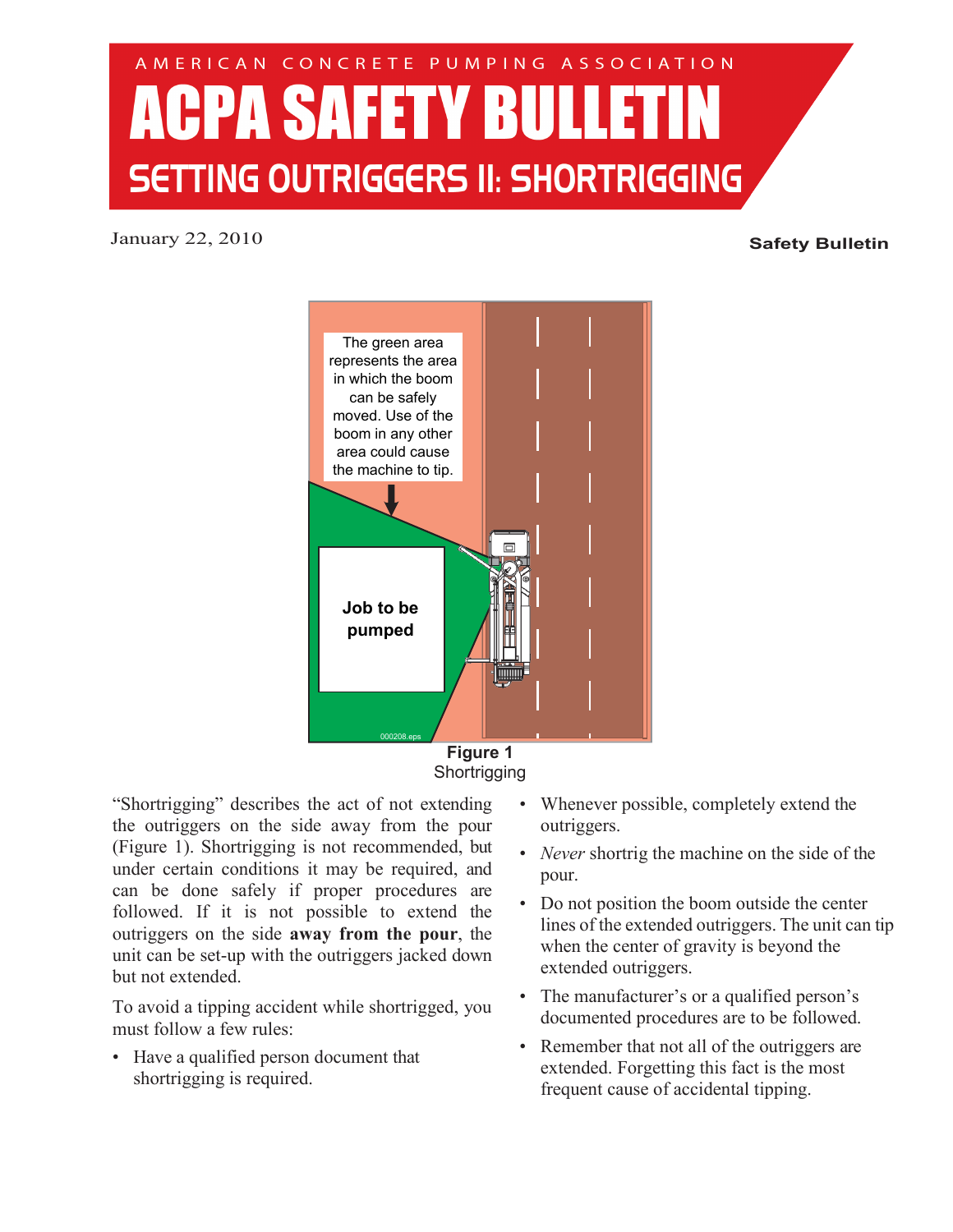#### **The following steps will help you to shortrig in the safest possible manner:**

- **1.** Before extending any outrigger, check which way the hydraulic hoses are wrapped in the turret. You must be able to unfold to the side with fully extended outriggers without moving the boom to the side with retracted outriggers (Figure 2).
- **2.** If the boom is folded up on the wrong side you will need to fully extend the outriggers while you raise the boom and swing it around 360˚ to put it back in the cradle, then retract the outriggers which require shortrigging. Move the pump to a safe area to do this, if necessary.
- **3.** Fully extend and jack the outriggers on the side of the pour (Figure 1). Use proper cribbing for the soil conditions.
- **4. Do not partially extend** the outriggers on the side of the unit opposite the pour for the reasons shown on the following page.

They should, however, be jacked to provide stability.

- **5.** After raising the boom from the cradle, do not *unfold* the boom until you have rotated to the area between the fully extended and jacked outriggers. The boom may then be unfolded and the tip hose released or attached.
- **6.** At no point during the pour should the boom be moved outside the area between the center lines of the fully extended outriggers (Figure 1).
- **7.** Upon completion of the pour, the cleanout ball should be inserted and sucked back, and the boom should be folded up completely, all the while staying on the same side as the fully extended outriggers, before slewing back toward the cradle.
- **8.** Do not retract the extended outriggers until the boom is in the travel position.



**Figure 2** Check hydraulic hoses before unfolding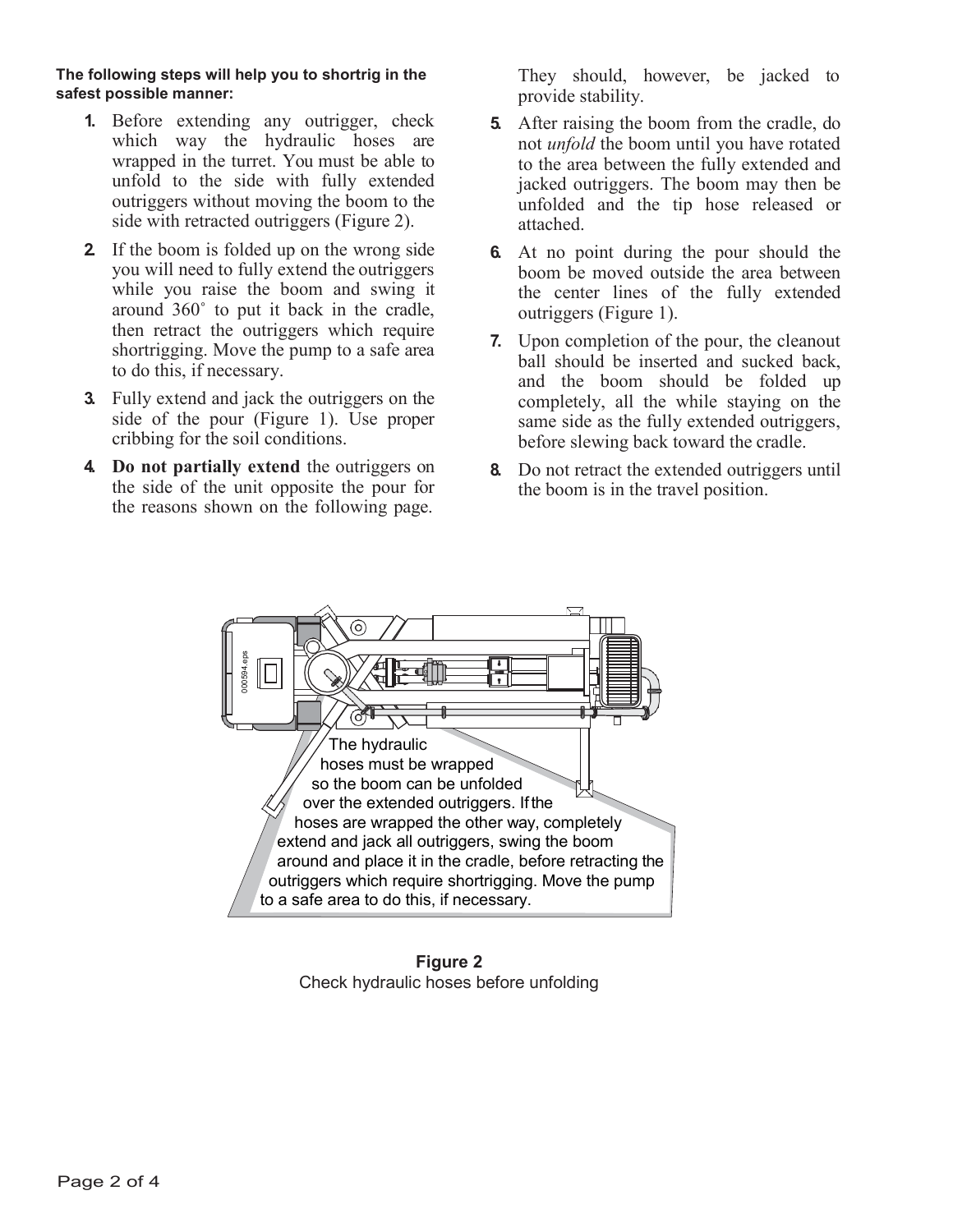## **Do not partially extend outriggers**

Structural damage could result (Figure 3 and Figure 4)



**Figure 3** Transparent outrigger shows reinforcement areas (curved outriggers have the same limitations)



Partial extension of telescoping outriggers is not acceptable at any time. Jacking the outriggers while they are in any position other than fully extended or fully retracted could cause structural damage to the outrigger outer box and/or the inner box (Figure 3).

The three illustrations shown in Figure 4 explain the configurations of the outrigger in all positions.

Remember that in configuration number 1, the boom must *never* be extended over a retracted outrigger. **Figure 4** 



Examples of outrigger reinforcements in three different configurations